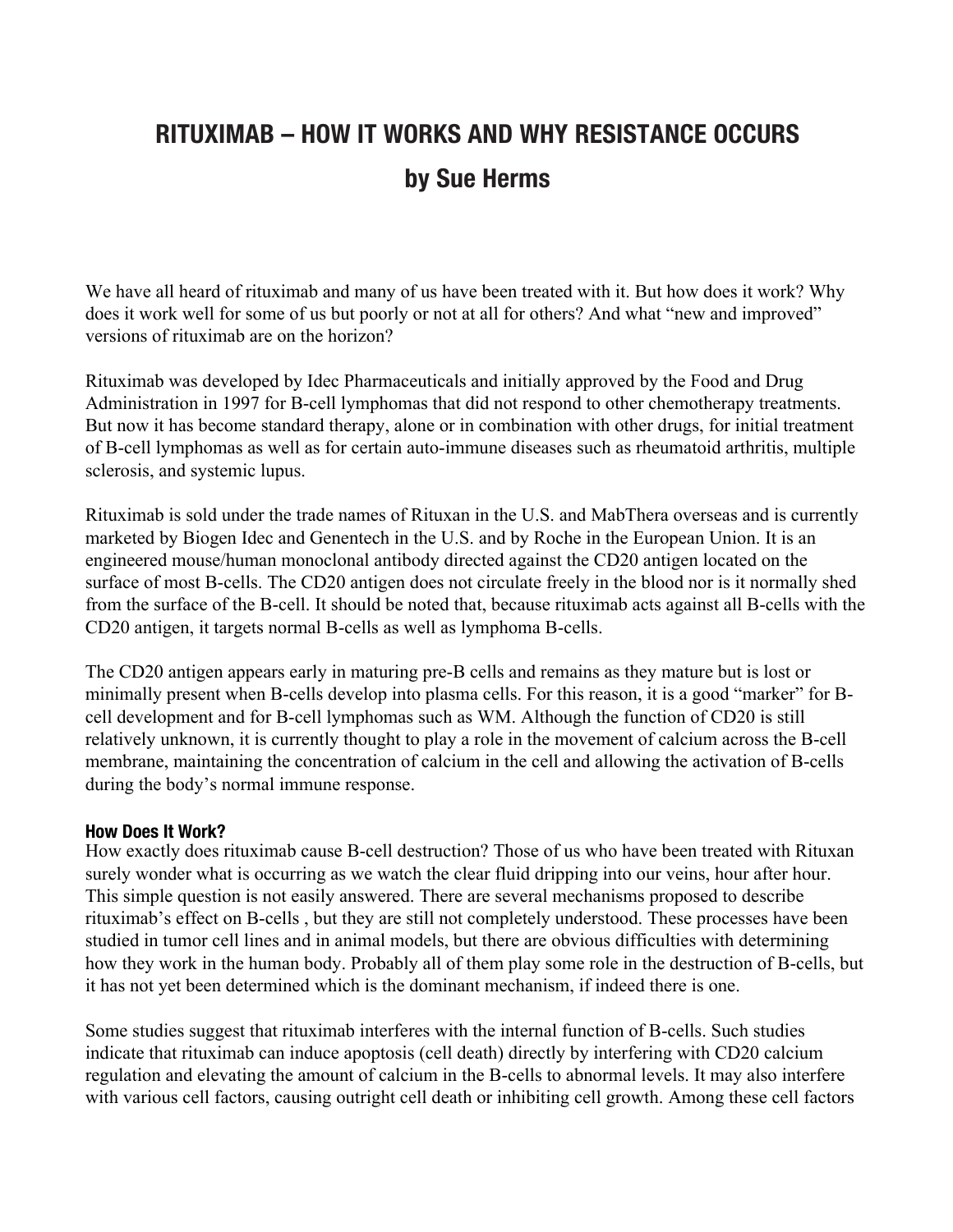is Bcl-2, a member of a small family of closely related genes that can be divided into death-inhibiting genes, such as Bcl-2 and Bcl-xL, and death-promoting genes, such as Bax and Bad. The balance between death-promoting and death- inhibiting gene expression is critically important in both B- and T-cells, because these populations are regulated so that a person will, in the absence of infection, maintain a constant level of B- and T-cells despite the production and death of many of these cells each day. Typically, Bcl-2 and Bcl-xL are over-expressed in lymphomas, and rituximab appears to be able to interfere with their signaling pathways and reduce their expression. The over-expression of Bcl-xL may also play a role in making B-cell lymphomas more resistant to other types of chemotherapy; therefore adding rituximab to the therapeutic regimen appears to increase the effectiveness of the therapy.

There are also three main ways in which rituximab acts in concert with the body's own immune system cells once the rituximab antibody has entered the blood stream and attached to a B-cell. The mouse portion on one end of the rituximab antibody is the part that targets the CD20 antigen on the B-cell, while the other end of the antibody is human IgG, kappa type. When the mouse portion "locks" onto the CD20 "docking site" on the B-cell, the human IgG portion on the other end attracts or "recruits" the body's own immune system cells, also called effector cells, to respond. These effector cells include macrophages, neutrophils, and natural killer cells, and they attach to the rituximab antibody at a specific location called the Fc receptor site. This Fc receptor site is important and will be referred to later in the discussion on rituximab resistance. In this context, one can think of rituximab as a "bridge" that brings together the B-cell and the effector cell so that the B-cell can be destroyed.

One way or mechanism by which the B-cell is destroyed is through direct ingestion of the B-cell by the effector cell in a process called antibody-dependent phagocytosis. The effector cells in this scenario are usually macrophages, which are activated monocytes. Several studies have shown that this scenario occurs in laboratory cell lines, but other studies have suggested that this plays a relatively minor role in B-cell destruction in the body.

A second and more important mechanism appears to be antibody-dependent cellular cytotoxicity (ADCC). In this case, the intact B-cell is not ingested or phagocytosed. Instead, certain effector cells (usually natural killer cells and possibly also macrophages) are triggered to release pore-forming proteins that penetrate the B-cell membrane and proteolytic enzymes that break up its structure and degrade its chromosomes. This process ultimately causes cell death through lysis (destruction of a cell by damage to its outer membrane).

A third important mechanism for B-cell destruction is referred to as complement-dependent cytotoxicity (CDC). Complement is a system of small proteins circulating in the blood that, when stimulated, form a series of enzymes which can directly attack the cell membrane or target the cell for destruction by phagocytosis. Its activity is said to "complement" the activity of antibodies, hence its name. Rituximab is capable of binding to complement proteins to initiate this response, in this case against the B-cells that it attaches to. It has been demonstrated that, when rituximab is infused into a patient, complement in the bloodstream is temporarily consumed or used up because of this process.

Another theory suggests a fourth way that Rituxan cooperates with the immune system. The suggestion is that B-cells coated with rituximab are capable of stimulating dendritic cells, which are special cells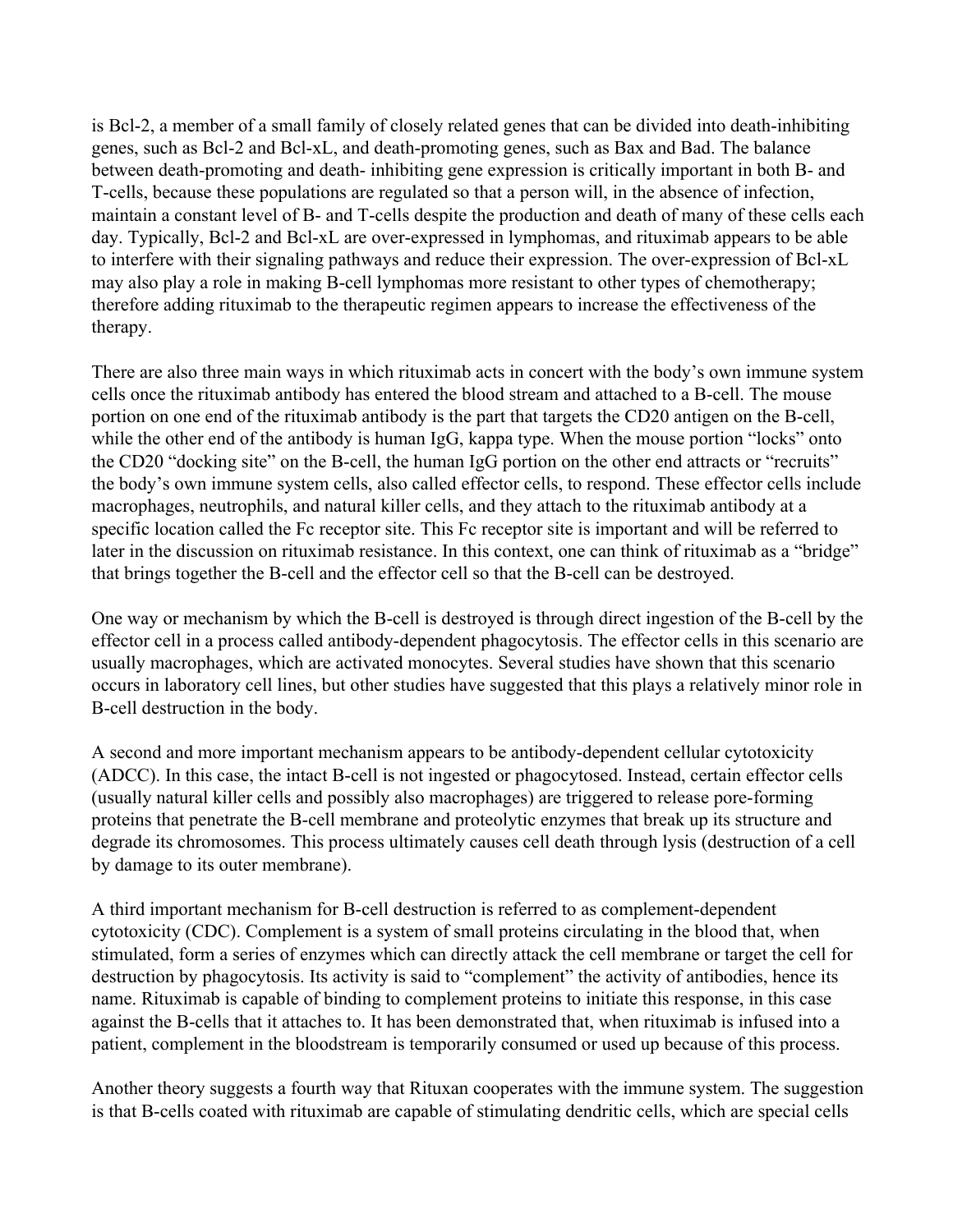that are able to recognize antigens, present them to T-cells, and activate T-cells to attack the antigens, in this case the coated B-cells. This may be one reason why rituximab appears to work for several months after actual treatment, even though blood and tissue levels of the drug may no longer be in the therapeutic range.

It bears repeating these words from the first paragraph in this section: the proposed mechanisms are still not completely understood and probably all of them play some role in the destruction of B-cells, although it is not yet determined which is the dominant mechanism.

## **Why Is There Resistance?**

Unfortunately, depending on the type of lymphoma, 30%-50% of patients show no response to rituximab, either initially or upon re-treatment. The problem of resistance to rituximab has been a continuing source of interest and speculation and is the target of much research. Mechanisms for tumor resistance are complex and can be host-related or tumor-related.

Host-related factors can include such things as the efficiency of the complement system and the various effector cells in eradicating B-cells. One fairly recent development in this regard is the discovery that some individuals respond better to rituximab because of the genetic makeup of some of their effector cells (macrophages and natural killer cells). In particular, this involves the Fc receptor site of the effector cell that attaches to the IgG portion of the rituximab molecule mentioned above. Think of this as a locking mechanism—the better the effector cells fits and binds to rituximab, the better it will work. Sequences of amino acids make up the genes that code for this Fc site, and the sequences can vary somewhat from one individual to another. It has been demonstrated that one part of the Fc site, called FcRIIIa, can have either the amino acid valine or the amino acid phenylalanine in position 158 of its gene sequence. Since a person receives one gene from his father and one from his mother, a person who has two valine amino acids at this position has a better response to rituximab (40% of WM patients in one study) than a person who has two phenylalanines (9% of WM patients), and a person with one valine and one phenylalanine has an intermediate response between the two. The valine seems to confer a better binding site or "locking" mechanism for the effector cell. In this connection, a test has been developed that can determine the makeup of a patient's FcRIIIa and thus possibly predict his response to rituximab therapy.

Tumor-related factors that can influence response to rituximab include the location or the environment in which the tumor cells are located. Typically, bulky lymph nodes are difficult to treat with rituximab because it cannot penetrate easily. Generally speaking, a higher tumor burden (and/or a higher IgM level in WM patients) may be more difficult to treat with rituximab than a lower tumor burden. It has been suggested that B-cell lymphomas with greater CD20 expression, such as diffuse large cell lymphoma, respond somewhat better than lymphomas with lower CD20 expression, such as small lymphocytic lymphoma. Follicular lymphoma and WM appear to fall somewhere in the middle. Other cells and cell factors can influence the growth of lymphomas and thus may complicate the treatment issue. In WM, for example, mast cells have been implicated as important for stimulating the growth of WM cells. Some WM patients have demonstrated tumor cells that exhibit resistance to the effects of complement, a phenomenon probably true for other lymphomas as well.